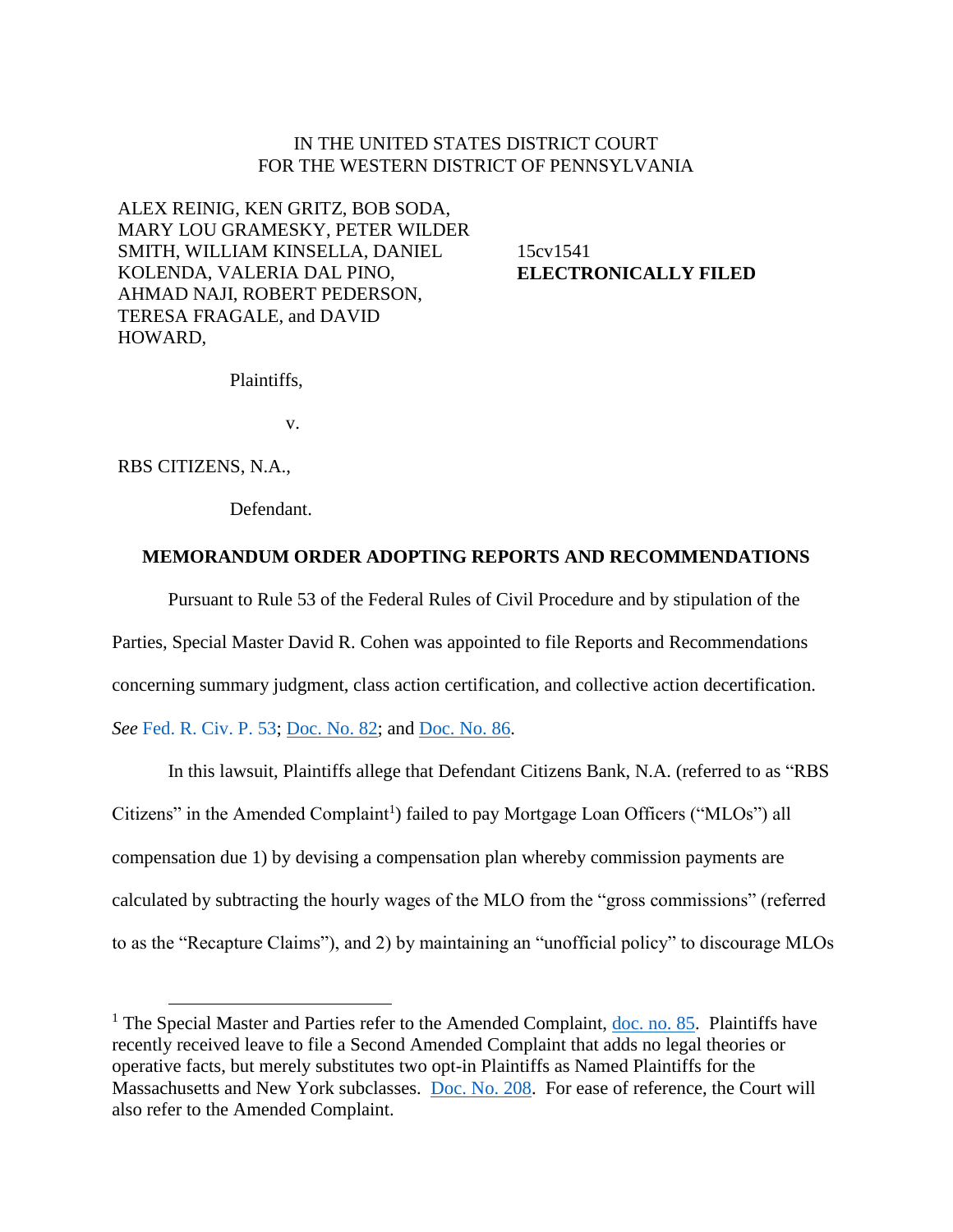from fully reporting overtime hours worked (the "off-the-clock" claims). [Doc. No. 85.](https://ecf.pawd.uscourts.gov/doc1/15715511895) Plaintiffs

seek relief under the Fair Labor Standards Act ("FLSA") and corresponding state laws<sup>2</sup> for

themselves and all those similarly situated pursuant to Section 216(b) of the FLSA and [Federal](http://www.westlaw.com/Find/default.wl?rs=kmfn4.8&vr=2.0&kmvr=2.6&FindType=L&DB=1000600&DocName=USFRCPR23&kmsource=da3.0) 

# [Rule of Civil Procedure 23.](http://www.westlaw.com/Find/default.wl?rs=kmfn4.8&vr=2.0&kmvr=2.6&FindType=L&DB=1000600&DocName=USFRCPR23&kmsource=da3.0) *Id.*

 $\overline{a}$ 

In May 2016, the Court conditionally certified this action under Section 216(b) of the

FLSA. [Doc. No. 57.](https://ecf.pawd.uscourts.gov/doc1/15715197967) Approximately 350 plaintiffs have since opted-in to this FLSA collective

action. *See* [Doc. No. 112,](https://ecf.pawd.uscourts.gov/doc1/15715671133) p. 11. Pending before the Court are:

- Plaintiffs' motion for class certification, [doc. no. 110;](https://ecf.pawd.uscourts.gov/doc1/15715671088)
- Defendant's motion to decertify the FLSA collective action, [doc. no. 111;](https://ecf.pawd.uscourts.gov/doc1/15715671129)
- Plaintiff's motion for partial summary judgment on the Recapture Claims, [doc. no. 106;](https://ecf.pawd.uscourts.gov/doc1/15715671011) and
- Defendant's motion for summary judgment, [doc. no. 113.](https://ecf.pawd.uscourts.gov/doc1/15715671137)

The Special Master made the following recommendations:

- GRANT Plaintiffs' motion for class certification of the state-law Recapture Claims;
- GRANT final certification of Plaintiffs' FLSA Recapture Claims (by DENYING Defendant's motion to decertify the collective action for those claims);
- DENY Plaintiffs' motion for partial summary judgment on the Recapture Claims;
- GRANT Defendant's motion for summary judgment on the Recapture Claims;
- GRANT final certification of Plaintiffs' FLSA off-the-clock claims;
- GRANT Plaintiff's motion for class certification of Plaintiffs' state-law offthe-clock claims; and
- DENY Defendant's motion for summary judgment on the off-the-clock claims, except that the motion should be (1) granted with respect to plaintiffs Grametsy, Smith, Dal Pino, and Kinsella for claims that accrued prior to February 4, 2014 because such claims were released by those individuals; and (2) granted with respect to any state-law claims that accrued prior to the applicable state-law statute of limitations as set forth in Defendant's chart at Doc. No. 123-35<sup>3</sup>.

<sup>&</sup>lt;sup>2</sup> The state law subclasses are for Pennsylvania, Connecticut, New York, Massachusetts, Rhode Island, Illinois, Michigan, New Hampshire, North Carolina, and Ohio. [Doc. No. 85,](https://ecf.pawd.uscourts.gov/doc1/15715511895) *see also* [Doc. No. 179,](https://ecf.pawd.uscourts.gov/doc1/15715811728) pp. 7-8 (Special Master discussing proposed subclasses).

 $3$  The Special Master refers to [Doc. No. 117-3,](https://ecf.pawd.uscourts.gov/doc1/15715671158) however, that document is redacted on the ECF system. The chart referred to is filed under seal at Doc. No. 123-35.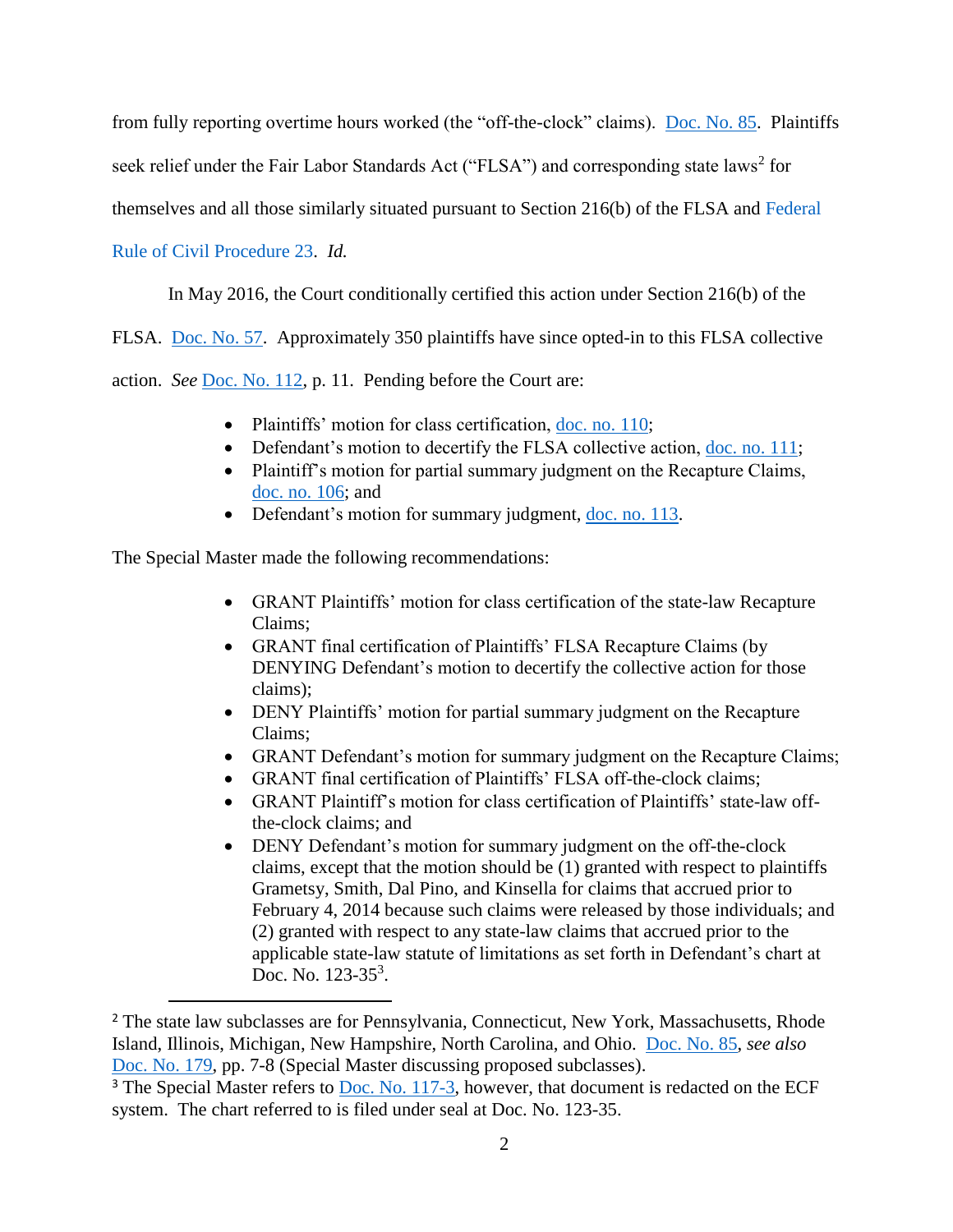#### *See* [Doc. No. 179](https://ecf.pawd.uscourts.gov/doc1/15715811728) and [Doc. No. 180.](https://ecf.pawd.uscourts.gov/doc1/15715811736)

The Court has considered the Special Master's Reports, [doc. no. 179](https://ecf.pawd.uscourts.gov/doc1/15715811728) and [doc. no. 180,](https://ecf.pawd.uscourts.gov/doc1/15715811736) the Parties' objections to the reports, [doc. no. 202](https://ecf.pawd.uscourts.gov/doc1/15715835121) and [doc. no. 212,](https://ecf.pawd.uscourts.gov/doc1/15715839729) and has reviewed the motions at issue *de novo*. For the following reasons, the Court will adopt the Special Master's Reports and Recommendations as the opinions of the Court and will rule on the motions as stated above.

# **I. Plaintiff's Objections to the First Report Regarding Recapture Claims (Doc. [No. 212\)](https://ecf.pawd.uscourts.gov/doc1/15715839729)**

Plaintiffs object to the Special Master's recommendation that summary judgment be granted in favor of Defendant regarding the Recapture Claims. [Doc. No. 212.](https://ecf.pawd.uscourts.gov/doc1/15715839729) Plaintiffs agree that there are no material facts in dispute regarding the Recapture Claims. *Id.* at p. 2. The crux of Plaintiffs' objection to the Special Master's recommendation is their disagreement over whether Defendant paid MLOs regular and overtime wages "free and clear" without a "kickback" to the employer. *See* [Doc. No. 212,](https://ecf.pawd.uscourts.gov/doc1/15715839729) citing [29 C.F.R. § 531.35.](http://www.westlaw.com/Find/default.wl?rs=kmfn4.8&vr=2.0&kmvr=2.6&FindType=L&DB=1000547&DocName=29CFRS531.35&kmsource=da3.0)

The Special Master thoroughly analyzed Citizen Bank's MLO compensation plans ("Comp-Plans"). The basis for the Special Master's conclusion that the Comp-Plans do not violate the FLSA or analogous state-law claims is that the formula set forth in the Comp-Plans, although complicated, guarantees payment of all straight-time and overtime wages earned by MLOs and provides additional commission payments. [Doc. No. 179,](https://ecf.pawd.uscourts.gov/doc1/15715811728) pp. 9-18. The plain language of the MLO Comp-Plans state that commissions are not earned until Gross Commissions, calculated by applying basis points to an MLOs closed loan amounts, exceed the MLOs base guaranteed compensation. *Id.* Although this scheme could result in a "running and accumulating deficit owed to Defendants under the Comp-Plans[,]" as argued by Plaintiffs, any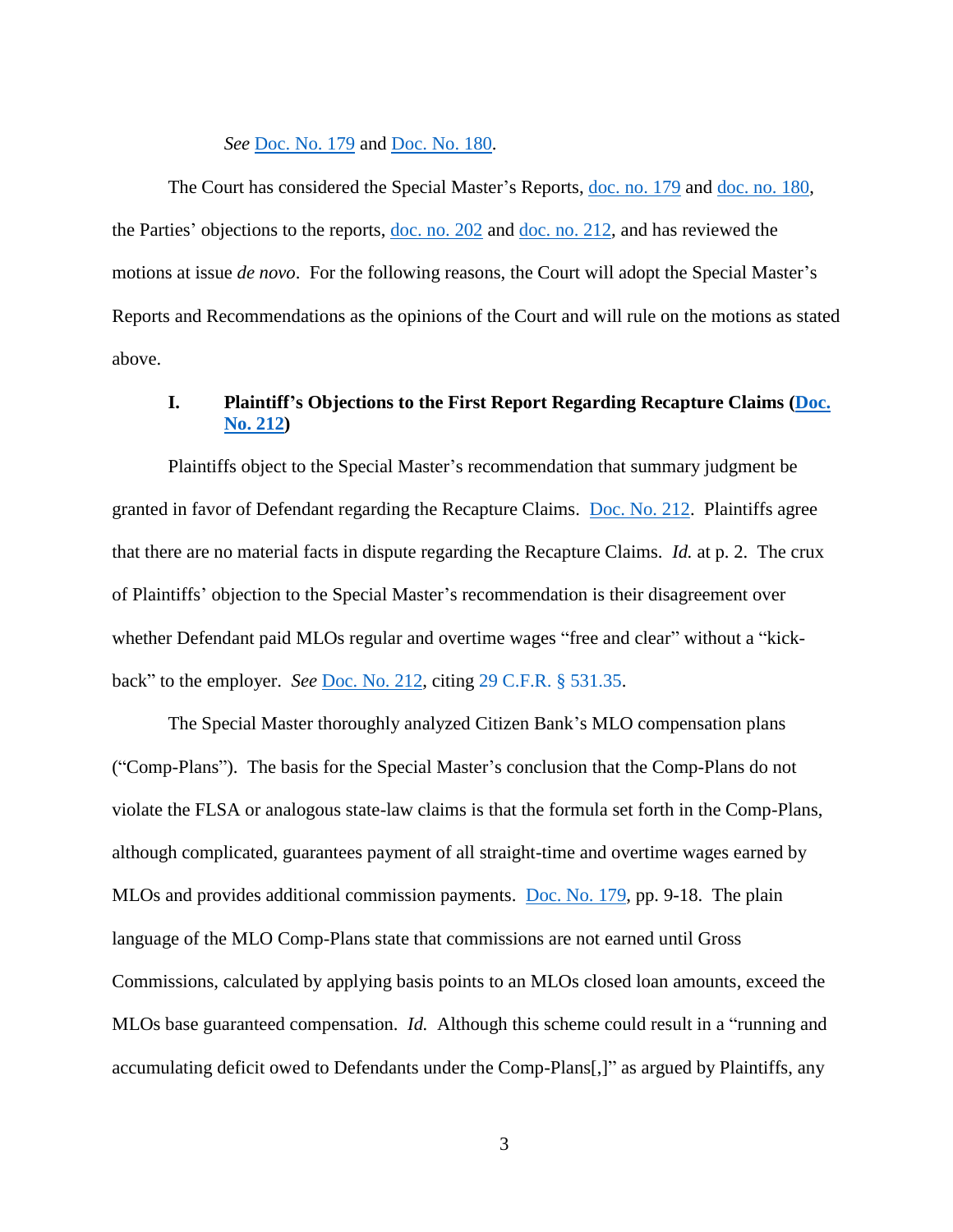deficit that "carried over" into a subsequent pay period was not deducted from the MLOs regular hourly rate or overtime rate for reported hours, it was deducted from future Gross Commissions. Further, when commissions were earned by MLOs under this plan, the commission amount was properly included in a determination of the MLOs regular rate for the purpose of paying additional overtime compensation for hours reported by the MLO. *Id.*

Accordingly, the Court agrees that Citizens Banks' MLO Comp-Plans do not violate the FLSA and analogous state-laws as alleged by Plaintiffs and that summary judgment in favor of Defendant as to these claims is appropriate.

## **II. Defendant's Objections to Portions of the Special Master's Second Report Regarding Certification Motions and Motion for Summary Judgment as to Off-the-Clock Claims [\(Doc. No. 202\)](https://ecf.pawd.uscourts.gov/doc1/15715835121)**

Defendant only objects to the Special Master's recommendations concerning certification of Plaintiffs' state-law subclasses under Rule 23 and final certification of Plaintiffs' nation-wide collective action under Section 216(b) of the FLSA for Plaintiffs' off-the-clock claims. [Doc. No.](https://ecf.pawd.uscourts.gov/doc1/15715835121)  [202.](https://ecf.pawd.uscourts.gov/doc1/15715835121) Defendant's argument that Plaintiffs have failed to establish adequacy and typicality concerning Plaintiffs' New York and Massachusetts subclasses has been addressed by the Court's Order granting leave for Plaintiffs to file a Second Amended Complaint to substitute optin Plaintiffs to serve as Named Plaintiffs and class representatives for those subclasses. [Doc. No.](https://ecf.pawd.uscourts.gov/doc1/15715837434)  [206.](https://ecf.pawd.uscourts.gov/doc1/15715837434)

Defendant's argument that the opt-in and Named Plaintiffs are not similarly situated to support final certification of the FLSA collective action under Section 216(b) is without merit. As the Special Master details, the MLOs share the same job description with similar (if not identical) job duties, are paid pursuant to the same compensation plan(s), are subject to the same